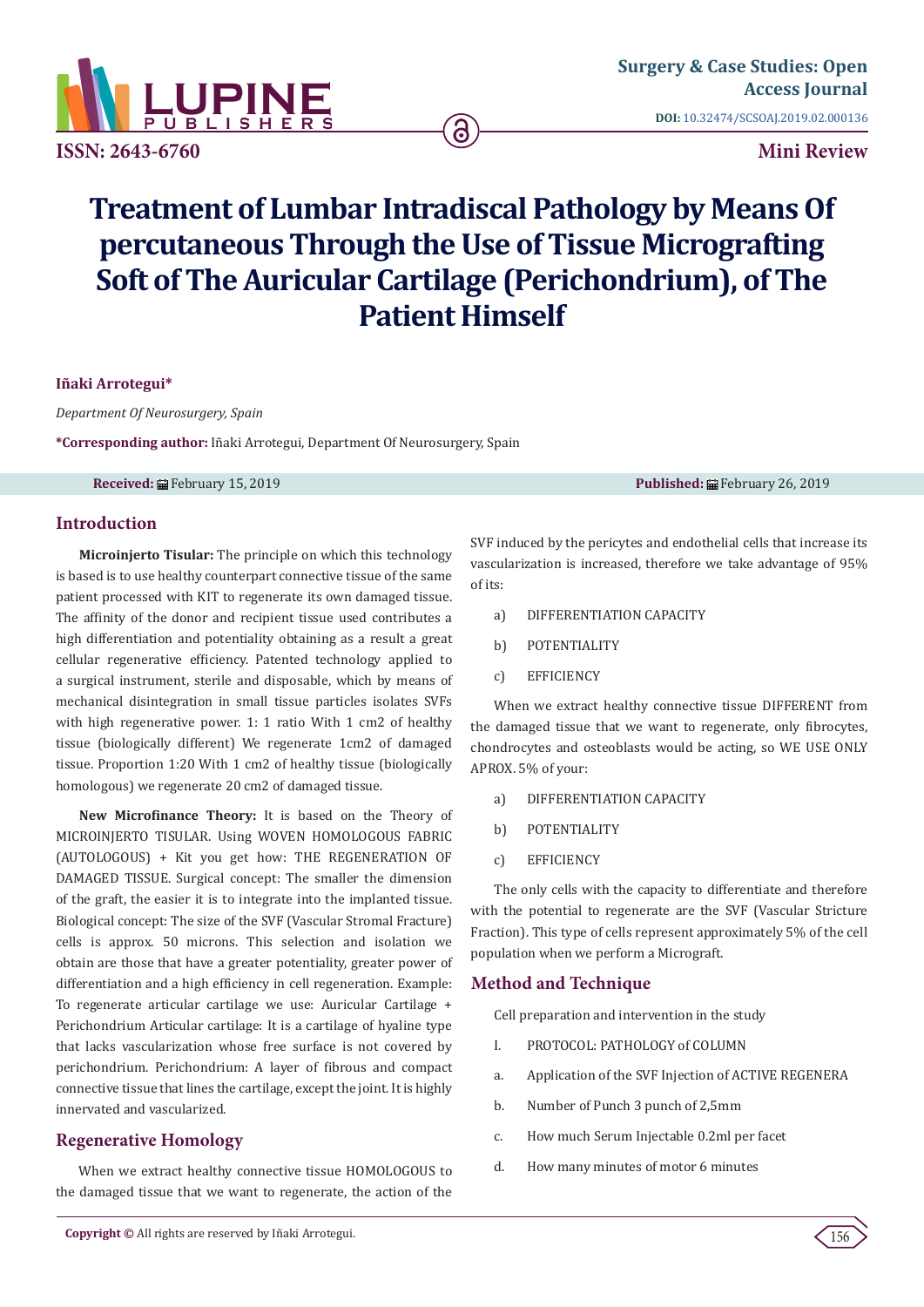- e. Extraction area of the Punch Pavilion Auriculares
- f. Pathology of the Column Facetario Syndrome Pain.
- g. Where is Injected: nucleus pulposus: Focus of Pain
- h. Special Material -Trocars appropriate for

i. infiltration of the spine (It must be done in the operating room)

#### **Method**

A. Fill the Rigeneracons kit, if three levels are made with 1.2 ml of injectable physiological saline, per facet is 0.2 ml.

B. Insert the punch into the kit in the corresponding department under the knife.

- C. Process the indicated time.
- D. Extract the result of the process with a syringe
- E. Application to the area to be treated.

#### **Discussion**

 Degenerative disc disease is associated with symptoms such as pain and possibly; weakness or numbness of the MMIII. Until recently, patients had few options. Surgery requires extensive recovery, and time out. work, usually at least 6 weeks. In addition, the risk of complications is significant, apart from the complications that may arise from anesthesia, as well as the complications of the intervention, there is a risk of 1 in 10,000 of bowel or bladder incontinence and a risk of 1 in 1000 of nerve root damage. There may also be 1-3% risk of CSF leak, 1% risk of infection and 5-10% risk of spinal instability [1-3]. SVF does not require culture expansion in vitro and it is easy to perform the extraction. These cells can be placed directly on the disc nuclei using a minimally invasive technique guided by fluoroscopy [4,5]. Clinical studies have demonstrated the safety and feasibility of using SVF in patients with degenerative disc. No major safety problems were observed and the procedures were well tolerated in all patients. In addition, patients showed statistically significant improvements in several parameters including flexion, pain classifications, VAS, PPI and questionnaires in abbreviated form. Although ODI and BDI did not show statistically significant changes due to the low number of subjects in the trial, the data allow to verify positive trends. In addition, most patients reported improvements in their Dallas Pain Questionnaire scores [6,7].Although the study suggests that the use of SVF is safe and feasible, further studies would be necessary to determine the true clinical effect of the treatment. Given the encouraging results in this small sample size with statistical significance, other clinical studies would be necessary [8]. Several parameters showed statistically significant improvements over a period of 6 months. A true assessment of efficacy and safety would require further phase II / III studies. However, the current study provides encouraging viability data on the intradiscal treatment of stem cells and suggests some clinical benefits of SVF therapy in patients with degenerative disc [9].

#### **Conclusion**

The present study will try to define the safety and viability of intradiscal transplantation of autologous SVF in patients with degenerative disc disease and perform the comparison with patients treated by Conservative or Nucleoplasty treatment.

#### **References**

- 1. [Miranville A, Heeschen C, Sengenès C, Curat CA, Busse R, et al. \(2004\)](https://www.ncbi.nlm.nih.gov/pubmed/15238461) [Improvement of postnatal neovascularization by human adipose tissue](https://www.ncbi.nlm.nih.gov/pubmed/15238461)[derived stem cells. Circulation 110\(3\): 349- 355.](https://www.ncbi.nlm.nih.gov/pubmed/15238461)
- 2. [Liuhua Zhou, Qun Song, Jiangwei Shen, Luwei Xu, Zheng Xu, et al. \(2017\)](https://www.nature.com/articles/srep44058) [Comparison of human adipose stromal vascular fraction and adipose](https://www.nature.com/articles/srep44058)[derived mesenchymal stem cells for the attenuation of acute renal](https://www.nature.com/articles/srep44058) [ischemia/reperfusion injury. www nature com Scientific Reports.](https://www.nature.com/articles/srep44058)
- 3. [Zain Khalpey \(2014\) First in Man: Adipose-derived Stromal Vascular](https://www.ncbi.nlm.nih.gov/pubmed/24758874) [Fraction Cells May Promote Restorative Cardiac Function. The American](https://www.ncbi.nlm.nih.gov/pubmed/24758874) [Journal of Medicine 127\(5\):11-12.](https://www.ncbi.nlm.nih.gov/pubmed/24758874)
- 4. [Ceccarelli G, Gentile P, Marcarelli M, Balli M, Ronzoni F, et al. \(2017\)](https://www.ncbi.nlm.nih.gov/pubmed/28608799) [In Vitro and In Vivo Studies of Alar-Nasal Cartilage Using Autologous](https://www.ncbi.nlm.nih.gov/pubmed/28608799) [Micro-Grafts: The Use of the Rigenera® Protocol in the Treatment of an](https://www.ncbi.nlm.nih.gov/pubmed/28608799) [Osteochondral Lesion of the Nose. Pharmaceuticals 10\(2\): E53.](https://www.ncbi.nlm.nih.gov/pubmed/28608799)
- 5. [Rodriguez y Baena R, D Aquino R, Graziano A, Trovato L, Aloise AC, et](https://www.ncbi.nlm.nih.gov/pmc/articles/PMC5623661/) [al. \(2017\) Auto-logous Periosteum-Derived Micrografts and PLGA/HA](https://www.ncbi.nlm.nih.gov/pmc/articles/PMC5623661/) [Enhance the Bone Formation in Sinus Lift Augmentation. Front Cell Dev](https://www.ncbi.nlm.nih.gov/pmc/articles/PMC5623661/) [Biol 5: 87.](https://www.ncbi.nlm.nih.gov/pmc/articles/PMC5623661/)
- 6. D Aquino R, Trovato L, Graziano A, Ceccarelli G, De Angelis GC, et al.(2016) Periosteumderived micro-grafts for tissue regene-ration of human maxillary bone. J Transl Sci 2(2): 125-129
- 7. [Monti M, Graziano A, Rizzo S, Perotti C, Del Fante C, et al. \(2016\) In Vitro](https://www.ncbi.nlm.nih.gov/pubmed/27277190) [and In Vivo Differentiation of Progenitor Stem Cells Obtained After](https://www.ncbi.nlm.nih.gov/pubmed/27277190) [Mechanical Digestion of Human Dental Pulp. J Cell Physiol 232\(3\): 548-](https://www.ncbi.nlm.nih.gov/pubmed/27277190) [555.](https://www.ncbi.nlm.nih.gov/pubmed/27277190)
- 8. [Gentile P, Scioli MG, Bielli A, Orlandi A, Cervelli V \(2016\) A combined use](https://www.scitechnol.com/peer-review/a-combined-use-of-chondrocytes-micro-grafts-cmg-mixed-with-platelet-rich-plasma-prp-in-patients-affected-by-pinch-nose-deformity-15B7.php?article_id=5404) [of Chondrocytes Micro Grafts \(CMG\) Mixed with Platelet Rich Plasma](https://www.scitechnol.com/peer-review/a-combined-use-of-chondrocytes-micro-grafts-cmg-mixed-with-platelet-rich-plasma-prp-in-patients-affected-by-pinch-nose-deformity-15B7.php?article_id=5404) [\(PRP\) in Patients Affected by Pinch Nose Deformity. J Regen Med 5\(2\).](https://www.scitechnol.com/peer-review/a-combined-use-of-chondrocytes-micro-grafts-cmg-mixed-with-platelet-rich-plasma-prp-in-patients-affected-by-pinch-nose-deformity-15B7.php?article_id=5404)
- 9. [Noda S, Sumita Y, Ohba S, Yamamoto H, Asahina I \(2017\) Soft Tissue](https://onlinelibrary.wiley.com/doi/full/10.1002/jcp.25871) [Engineering with Micronized-Gingival Connective Tissues. Journal of](https://onlinelibrary.wiley.com/doi/full/10.1002/jcp.25871) [Cellular Physiology 233\(1\):249-258.](https://onlinelibrary.wiley.com/doi/full/10.1002/jcp.25871)